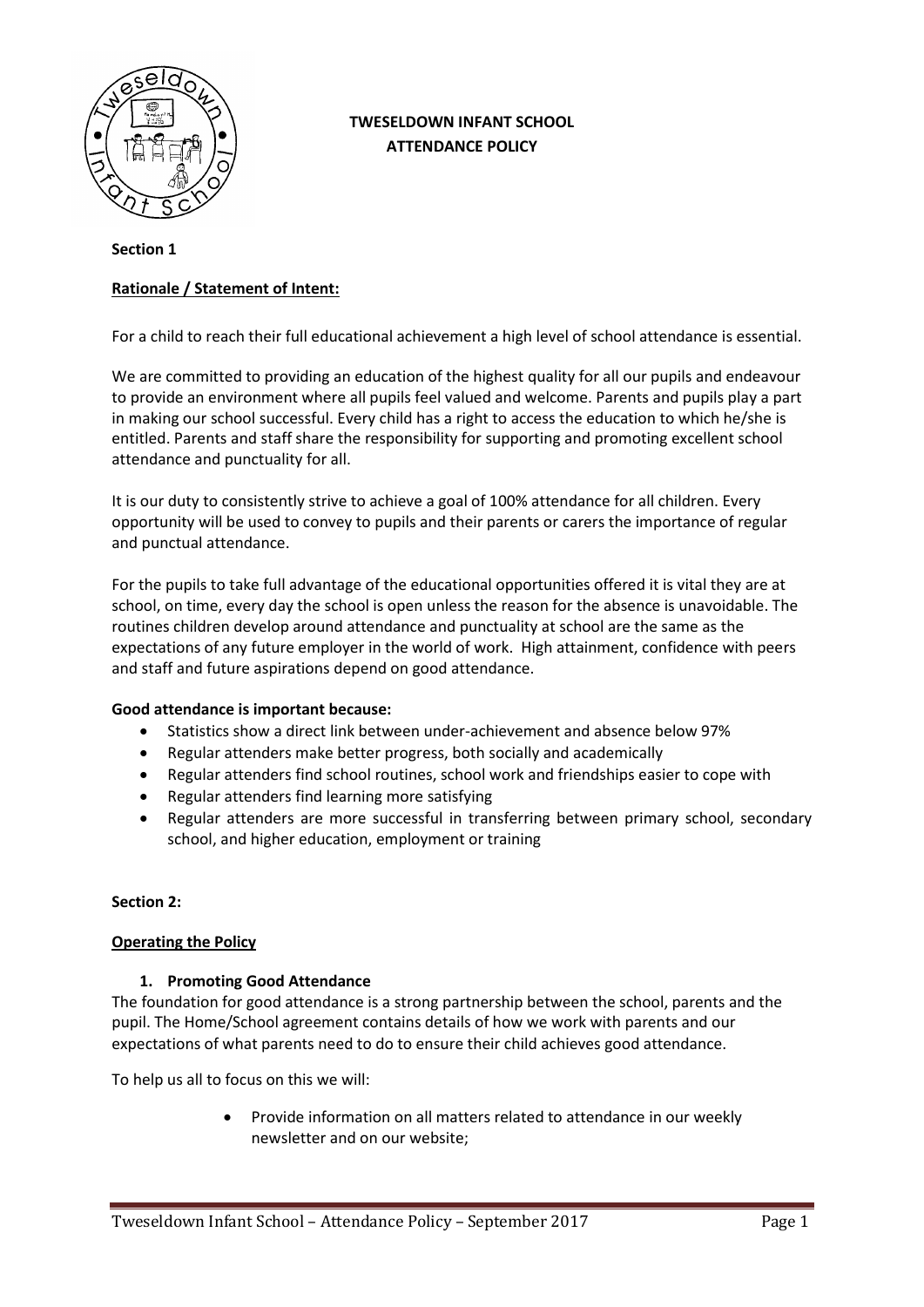- Report to you on how your child is performing in school, what their attendance and punctuality rate is and how this relates to their attainment, particularly if their attendance dips below 97%;
- Celebrate good attendance by giving individual and class certificates;
- Reward good or improving attendance through class competitions, certificates and individual letters;
- Set targets for the school for attendance and convey this to all stakeholders.

## **2. Roles and Responsibilities:**

## **Responsibilities of the School's Attendance Leader**

The Home School Link Worker (HSLW) will oversee, direct and co-ordinate the school's work in promoting regular and improved attendance and will ensure the Attendance Policy is consistently applied throughout the school. This person will also ensure that attendance is both recorded accurately and analysed. She will ensure that attendance issues are identified at an early stage and that support is put in place to deal with any difficulties.

If absence is frequent or continuous, except where a child is clearly unwell, staff will discuss with parent/carers the need and reasons for their child's absence and will encourage them to keep absences to a minimum. A note or explanation from a pupil's home does not mean an absence becomes authorised. The decision whether or not to authorise an absence **will always rest with the school**.

## **Responsibilities of Classroom Staff:**

- Ensure that all students are registered accurately and on time
- Promote & reward good attendance at all appropriate opportunities
- Liaise with the Home School Link Worker and Head Teacher on matters of attendance and punctuality
- Communicate any concerns or underlying problems that may account for a child's absence.

## **Responsibilities of Parents and Carers:**

Ensuring your child's regular attendance at school is a parent/carers legal responsibility (section of the 1996 Education Act) and permitting absence from school that is not authorised by the school creates an offence in law.

Parents will:

- Inform the school on the first day of absence and every day thereafter before 9.30am.
- Discuss with the Head Teacher any planned absences well in advance.
- Support the school with their child in aiming for 100% attendance each year.
- Make sure that any absence is clearly accounted for by phone on the first and subsequent days of absence.
- Avoid taking their child out of school for non-urgent medical or dental appointments.
- Only request for leave of absence if it is for an exceptional circumstance

#### **Section 3**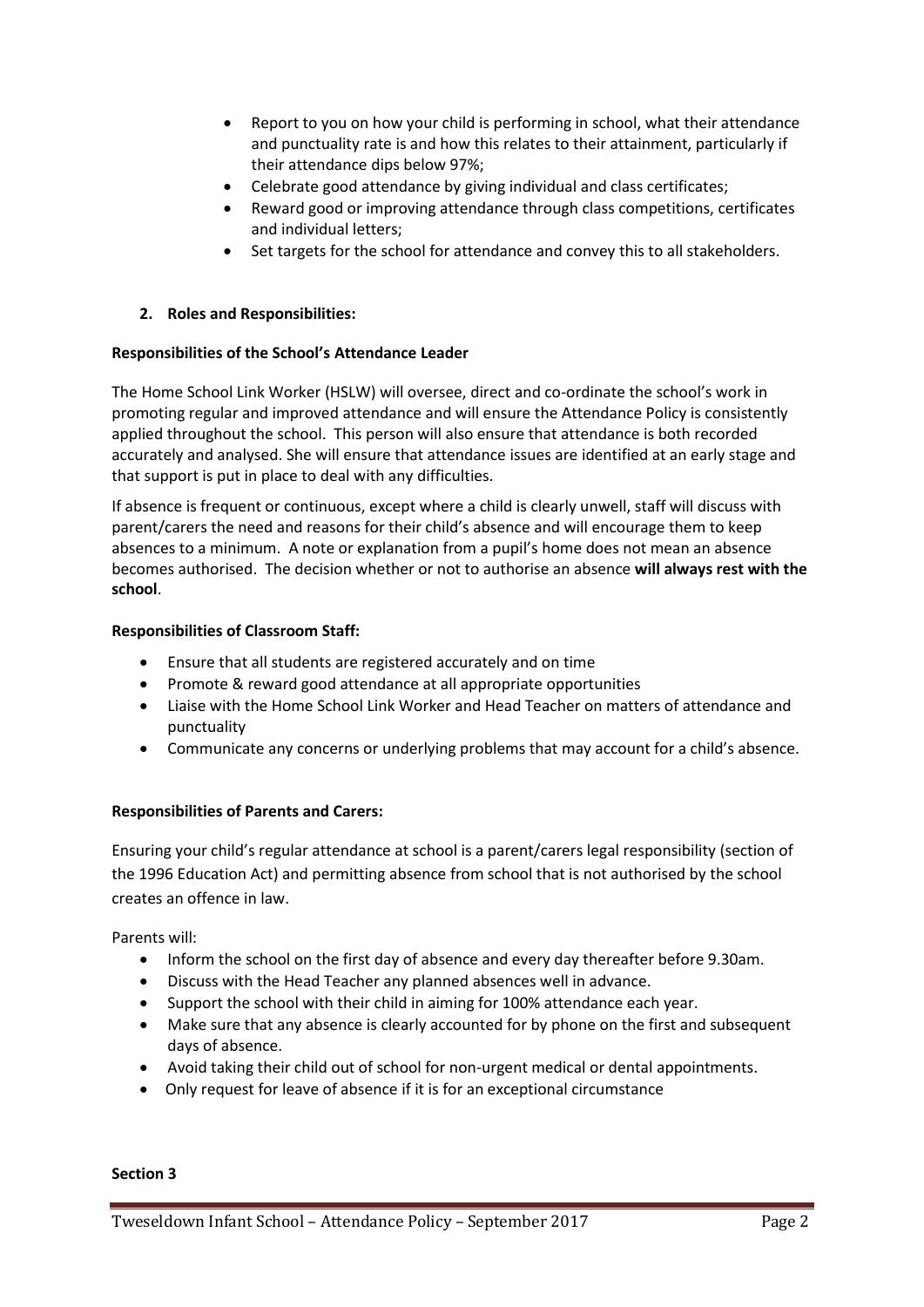## **3.1. Recording Attendance**

Legally the register must be marked twice daily. This is once at the start of the school day 8.45am and again for the afternoon session at 1.00pm in year 1, 1.15pm in year 2 and 12.45pm in Year R.

## **3.2. Lateness /Punctuality**

It is important to be on time at the start of the morning and afternoon school sessions and to lessons. The start of school is used to give out instructions or organise work. If your child is late they can miss work, miss vital information, cause disruption to the lesson for others and entering a class late can be embarrassing for some children leading to possible further absence.

- The school day begins at 8.45am and all **pupils are expected to be in school by that time**. Morning registration is at 8.45am. The doors open at 8.35am giving a ten minute window to arrive in school.
- All lateness is recorded daily. This information will be required by the courts, should a prosecution for non-attendance or lateness be necessary
- Arrival after the close of registration will be marked as unauthorised absence code 'L' in line with county and Department for Education (DfE) guidance, after 9.00am 'U' is recorded as the absence code. This mark shows the child/pupil to be on site, but is legally recorded as an absence.
- If a pupil is late due to a medical appointment, they will receive an authorised absence coded 'M'. Please be advised that where possible doctors and dentists appointments are to be made outside of school hours or during school holidays.

Pupils who are consistently late are disrupting not only their own education but also that of the other pupils. On-going and repeated lateness is considered as **unauthorised absence and will be subject to legal action** (see section 6 for further details).

Parents, guardians or carers of pupils who have patterns of lateness will be contacted half termly by a letter to discuss the importance of good time keeping and how this might be achieved. If lateness persists, parents, guardians or carers will be invited to attend school and discuss the problem and support offered. If support is not appropriate or is declined and a child has 10 or more sessions of unauthorised absence due to lateness recorded in any 10 week period a penalty notice in accordance with Hampshire's Code of Conduct for issuing penalty notices for non-attendance will be issued (See section 6 of this policy for further detail).

Please collect your child promptly at the end of the school day. Where late collection is persistent and/or significantly late on even one occasion, the school is obliged to take any uncollected pupil to a place of safety and share concerns as necessary with other agencies. School will place the child into the after school club (Koosa) and provide the Parent/Carer with the bill.

### **What to do if my child is absent?**

### **First Day Absence**

On the first day of absence please ring or email i[n absence@tweseldown.hants.sch.uk](mailto:absence@tweseldown.hants.sch.uk) and leave a detailed message of the illness your child has. If we do not hear from you by 9.30am we will phone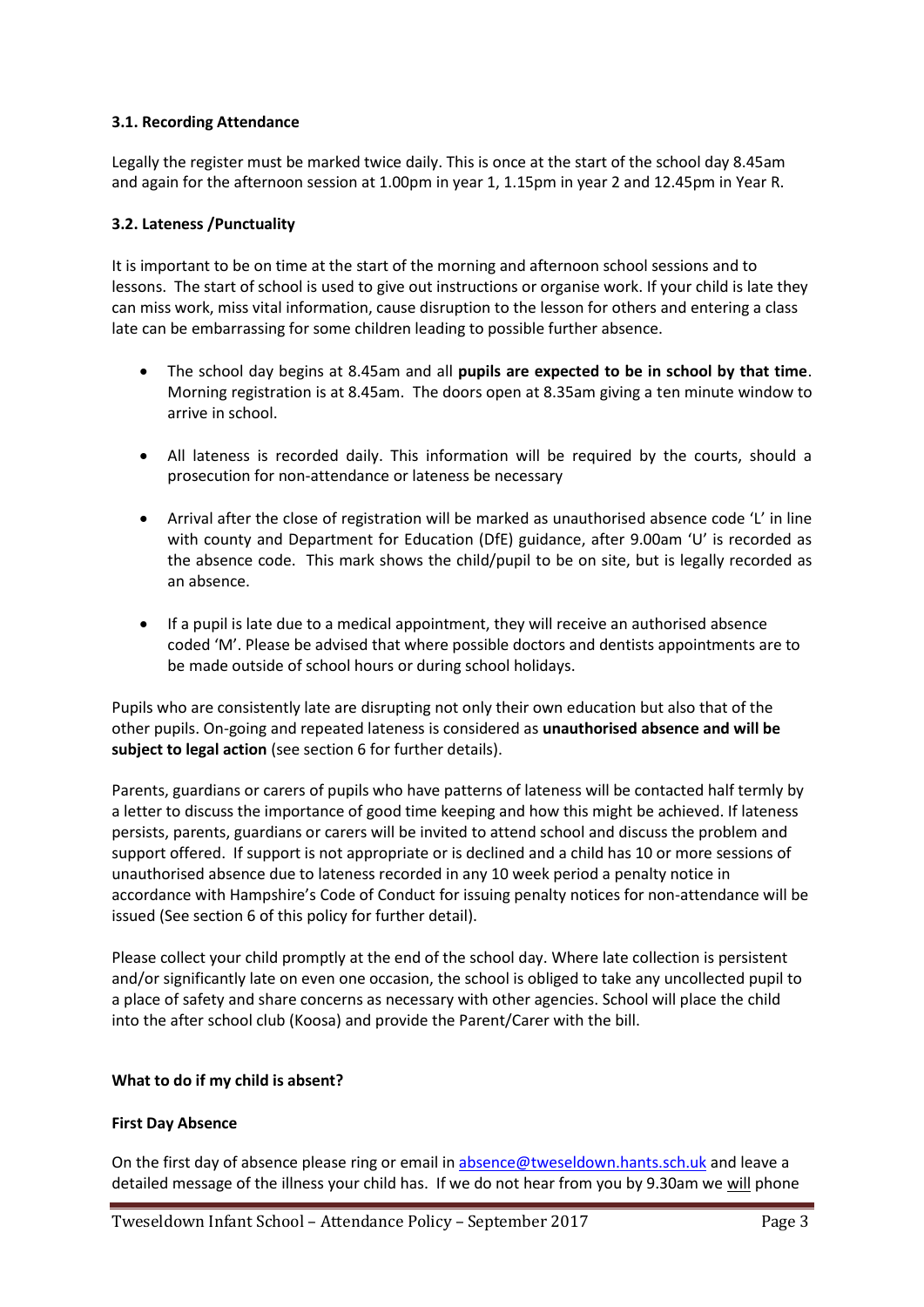you on your land line on the contact number/numbers held on your child's information file.

A child not attending school is considered a safeguarding matter. This is why information about the cause of any absence is always required*.*

If a child is absent for a sustained period of time and there has been no contact from the parent/s after three days and daily messages have been left then the Headteacher and a member of Tweseldown staff will visit home address. A standard letter will be given/posted which states that parents must contact the school on the day of the visit.

Hampshire County Guidance 'Children on roll but at risk of Missing in Education' [http://documents.hants.gov.uk/education/Guidanceforchildrenatriskofmissingineducation](http://documents.hants.gov.uk/education/Guidanceforchildrenatriskofmissingineducation-revisedSept2014.pdf)[revisedSept2014.pdf](http://documents.hants.gov.uk/education/Guidanceforchildrenatriskofmissingineducation-revisedSept2014.pdf)

Please Note: If your child is not seen and contact has not been established with you any of the named parent/carers after **three** days of absence the school is required to start a child missing in education procedures as set down by Hampshire County Council Guidance. The Home School Link Worker will make all reasonable enquires to establish contact with parents and the child including making enquires to known friends, wider family.

### **Ten Days Absence**

We have a legal duty to report the absence of any pupils who are absent without an explanation for 10 consecutive days. If the child is not seen and contact has not been established with the named parent/carer then the Local Authority is notified that the child is 'at risk of missing'. Children's Services Staff will visit the last known address and alert key services to locate the child. So help us to help you and your child by making sure we always have an up to date contact number. There will be regular checks on telephone numbers throughout the year.

### **Continued or Ongoing Absence**

If your child misses 10% (3 weeks/sessions) or more schooling across the school year for whatever reason they are defined as **persistent absentees (PA).**

All our PA pupils and their parents are subject to an Attendance Plan or home school contract.

Children at this school are dependent on their parents/carers, who are responsible for their level of attendance and punctuality. It is vital that children enjoy coming to school, and whilst being encouraged to attend well and on time, will not carry blame and be made to feel unhappy if their parents are not supportive or effective in these areas.

It is important that on return from an unavoidable absence all pupils are made to feel welcome. This should include ensuring that the pupil is helped to catch up on missed work and brought up to date on any information that has been passed to the other pupils. The parent and Class Teacher should agree a mutually convenient time to liaise.

### **Section 4:**

### **Request for Leave of Absence:**

Amendments to school attendance regulations were updated and enforced from September 2013: **(Pupil registration) (England) regulations state that**

**Headteachers may not grant any leave of absence during term time unless there are exceptional circumstances.** It is important to note that Head Teachers can determine the length of the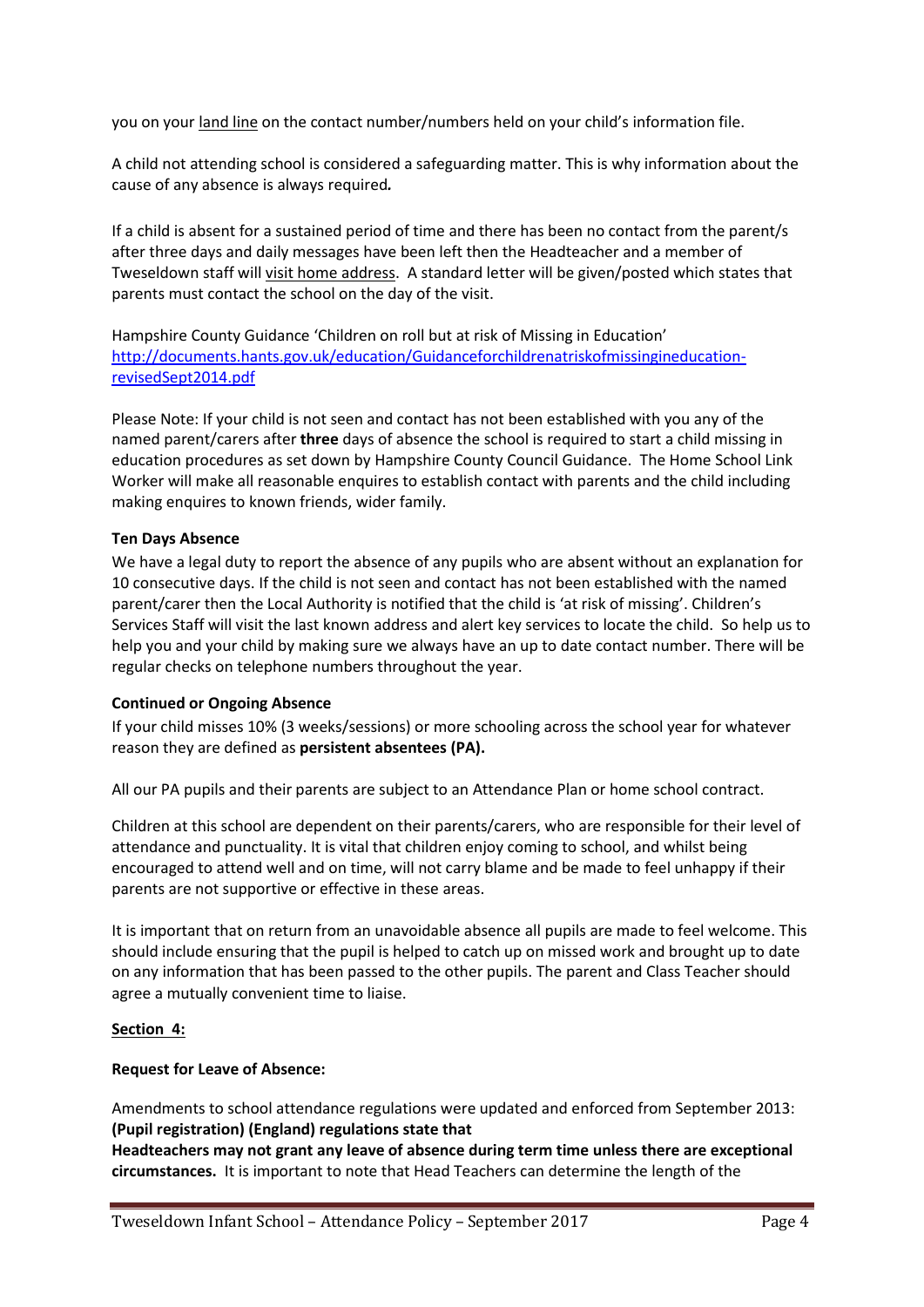authorised absence as well as whether absence is authorised at all. The fundamental principles for defining 'exceptional' are rare, significant, or unavoidable which means the event could not reasonably be scheduled at another time. **There are no rules on this** as circumstances vary from school to school and family to family. There is however, no legal entitlement for time off in school time to go on holiday **and in the majority of cases holiday will not be authorised.** Parents/Carer's wishing to apply for leave of absence need to fill in an application form (available from the rack in the foyer) in advance and before making any travel arrangements.

If term time leave is taken without prior permission from the school, the absence will **be unauthorised** and if the number of sessions absent hits the thresholds set down in Hampshire's Code of Conduct parent/carers will be issued with a fixed-penalty fine or other legal action in accordance the code (see section 6 for detail).

**Taking holidays in term time will affect your child's schooling as much as any other absence and we expect parents to help us by not taking children out during school time.**

## **Section 5:**

## **Understanding types of absence:**

Pupils are expected to attend school every day for the entire duration of the academic year, unless there is an *exceptional reason* for the absence. There are two main categories of absences:

- Authorised Absence: is when the school has accepted the explanation offered as satisfactory justification for the absence, or given approval in advance for such an absence. If no explanation is received, absences cannot be authorised.
- Unauthorised Absence: is when the school has not received a reason for absence or has not approved a child's leave of absence from school after a parent's request. This includes:
	- $\circ$  parents giving their children permission to be off school unnecessarily such as for shopping, birthdays, to look after siblings
	- o truancy before or during the school day
	- o absences which have not been explained
	- o unapproved holidays.

A school can, if needed, change an authorised absence to an unauthorised absence and vice versa if new information is presented. Any changes will be communicated to parents/carers. An example of this would be where a parent states a child is unwell but on return to school there is evidence they have been on holiday.

### **Section 6:**

### **Penalty Notices for Non Attendance and other Legal Measures:**

In Education law, parents/carers are committing an offence if they fail to ensure the regular attendance of their child of compulsory school age at the school at which the child is registered, unless the absence has been authorised by the school.

### **Legal Measures for tackling persistent absence or lateness**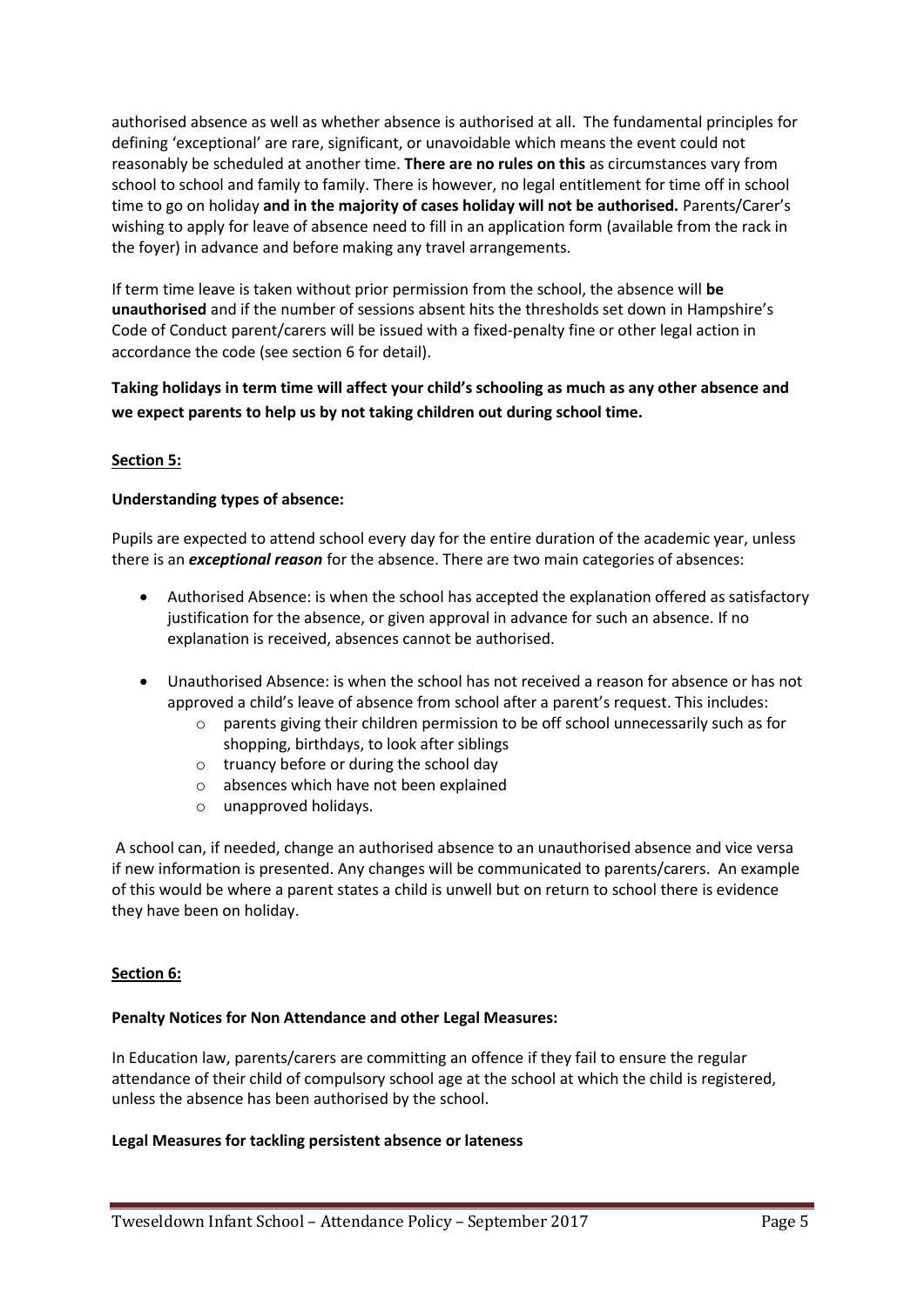Hampshire Schools and Hampshire County Council will use the full range of legal measures to secure good attendance. Legal measures will only be considered through a referral to Hampshire's Attendance Legal Panels where:

- 1. **The child or family do not require the support from any agency to improve the attendance**
- 2. **The child has 10 or more sessions of unauthorised absence and parents are complicit in the child's absence (5 days).**

The following legal measures are for pupils of compulsory school age (5+) who are registered at a school**:**

- Parenting contracts set at Education Planning Meetings
- Parenting orders
- Penalty notices
- Education Supervision Orders
- **Prosecution**

## **Legal Measures for absence taken when the Head Teacher has declined parent/carers request for leave of absence**

Where a pupil has unauthorised absence due to either:

- 1. non approval of a parent/carer's request for leave of absence or
- 2. a holiday that has been taken without permission and the unauthorised absence is for 10 or more sessions (5 days) in any 100 possible school sessions then a penalty notice for nonattendance will be issued.
- 3. You will only be fined if your child is absent and has unauthorised codes (U-late closed, Gholiday not agreed or O-unauthorised).

Where a child has **unauthorised absence** the school must enforce Hampshire' s Code of Conduct for issuing Penalty Notices or follow its guidance on other Legal Measures for Non-Attendance. The Code of Conduct is a statutory document that ensures that powers for legal sanctions are applied consistently and fairly across all schools and their families within the authority. A copy is available from [http://www3.hants.gov.uk/education/hias/learning-behaviour-attendance/attendance](http://www3.hants.gov.uk/education/hias/learning-behaviour-attendance/attendance-guidance-for-parents/possible-penalties.htm)[guidance-for-parents/possible-penalties.htm](http://www3.hants.gov.uk/education/hias/learning-behaviour-attendance/attendance-guidance-for-parents/possible-penalties.htm)

The code of conduct states that:

Schools or Hampshire Local Authority will issue a Penalty Notice for any unauthorised absence where the pupil has been:

- absent for 10 or more half-day sessions (five school days) of unauthorised absence during any 100 possible school sessions – **these do not need to be consecutive**
- persistently late (coded *U*) for up to 10 sessions (five days) after the register has closed
- persistently late before the close of the register (coded *L*), but the school has met with parents and has clearly communicated that they will categorise as unauthorised any further lateness (code *O*), and where the threshold of 10 sessions (five days) has been met
- absent for any public examinations of which dates are published in advance
- absent for any formal school assessments, tests or examinations where the dates have been published in advance for example in our yearly calendar, website or newsletter

unless the issuing of a Penalty Notice would conflict with other intervention strategies in place or other sanctions already being processed.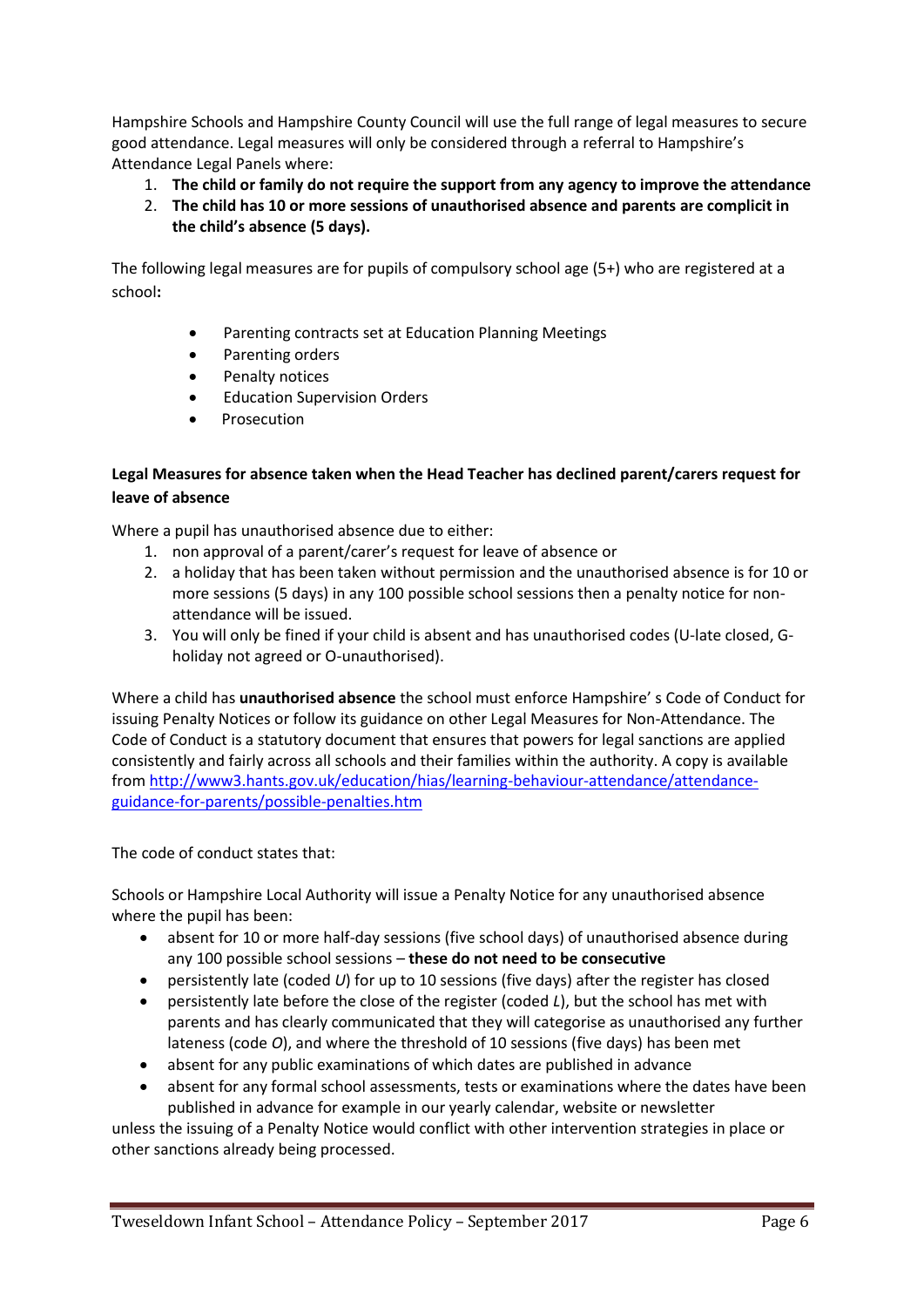**If a child's unauthorised absence meets any of the above criteria and the family or child do not require any agency support to improve the attendance then a single Penalty Notice is issued for either:**

- **1. 10 sessions of unauthorised absence or lateness in any 10 week school period**
- 2. **1 or more sessions of unauthorised absence during a public exam, formal school assessment of testing where dates are published in advance.**

Parents and Carers will be warned of the likelihood of a penalty notice being issued for unauthorised absence through the leave of absence request form. The penalty notice is a fine that is issued to each parent/carer who condoned (or was responsible for the child) during the period of unauthorised absence for which the fine has been issued. For each case of unauthorised absence Hampshire County Council will decide whether a Penalty Notice is issued **to one or more parent/carers** for each child. **N.B** This could mean four penalty notices for a family with two siblings both with unauthorised absence for holiday i.e. one Penalty Notice for each child to each parent.

Each penalty notice carries a fine of £60 if paid within 21 days of the penalty notice being posted. If the fine is not paid within 21 days the Penalty is automatically increased to £120 if paid within 28 days. If the fine remains unpaid the Hampshire County Council will consider prosecution for the nonattendance. Payment methods are detailed on the Penalty Notices themselves. Penalties are to be paid to Hampshire County Council and revenue resulting from payment of Penalties is used by the County Council to help cover the costs of issuing Penalty Notices and/or the cost of prosecuting recipients who do not pay.

For further information parents/carers can request a leaflet from their school and should visit Hampshire County Councils website at: [http://www3.hants.gov.uk/education/hias/learning](http://www3.hants.gov.uk/education/hias/learning-behaviour-attendance/attendance-guidance-for-parents/possible-penalties.htm)[behaviour-attendance/attendance-guidance-for-parents/possible-penalties.htm](http://www3.hants.gov.uk/education/hias/learning-behaviour-attendance/attendance-guidance-for-parents/possible-penalties.htm)

# **Section 7:**

Children are sometimes reluctant to attend school. Any problems with regular attendance are best sorted out between the school, the parents and the child. If a child is reluctant to attend, it is never better to cover up their absence or to give in to pressure to excuse them from attending. This gives the impression that attendance does not matter and may make things worse.

Contact your child's class teacher initially or our Home School Link Worker and openly discuss your worries. Your child could be avoiding school for a number of reasons – difficulties with school work, friendship problems, family difficulties. It is important that we identify the reason for your child's reluctance to attend school and work together to tackle the problem. In some cases you may find it helpful to discuss the circumstances of your child's difficulties with another professional.

## **What can I do to encourage my child to attend school?**

Make sure your child gets enough sleep and gets up in plenty of time each morning. Ensure that he/she leaves home in the correct clothes and properly equipped. Show your child, by your interest, that you value his/her education.

For many parents, your child attending school may be your first experience of being separated from them. This can seem daunting at first for both of you but consistency and a caring supportive home and school life will make the transition a quick and easy experience for you both.

Be interested in what your child is doing in school, chat to them about the things they have learnt, what friends they have made and even what they had for lunch!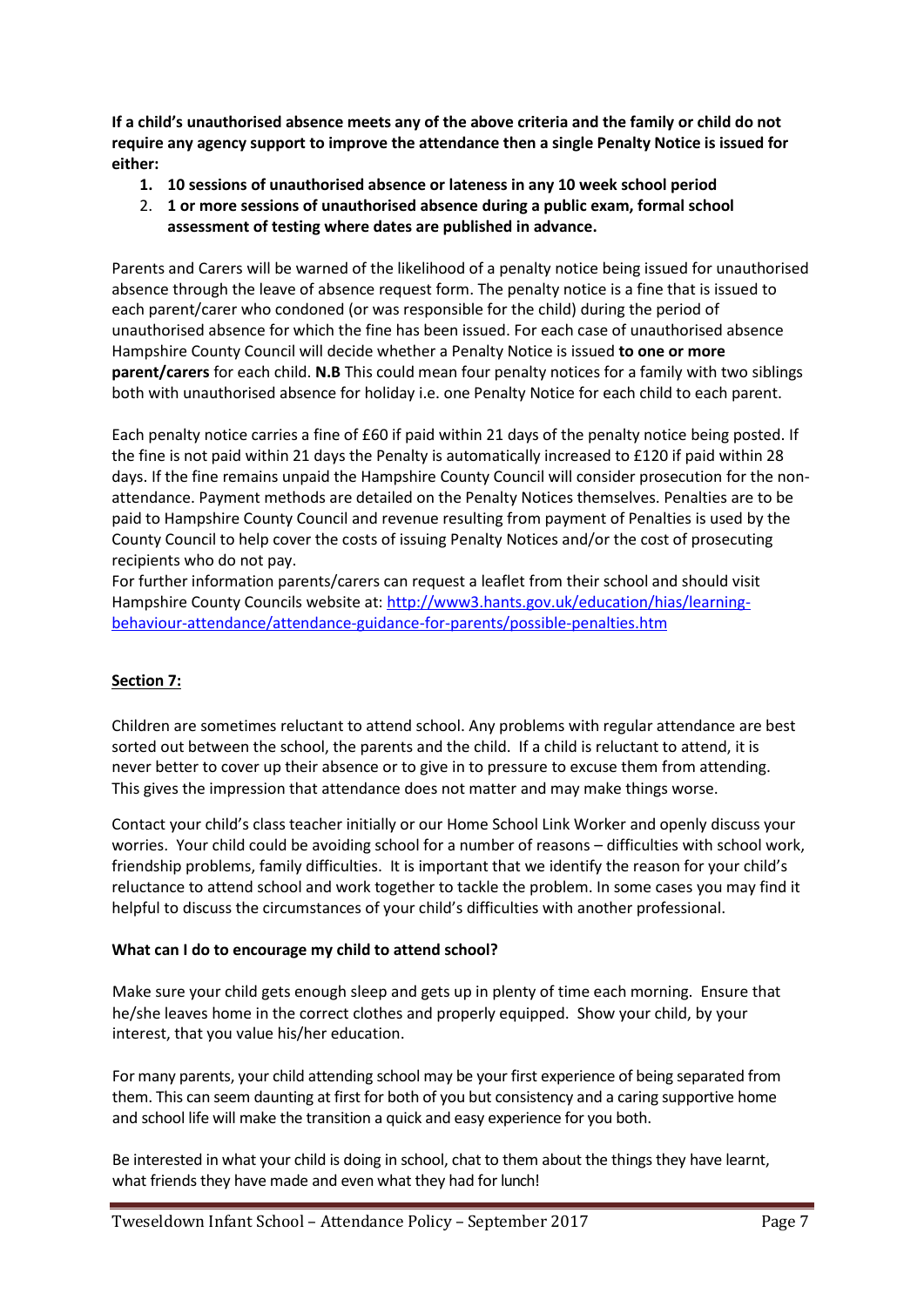## **7.2 Leavers**

If your child is leaving our school (other than when transferring to the junior school parents are asked to:

Give the school information about their plans including any date of a move and new address and telephone numbers, your child's new school and the start date when known. Please ask in the office for a Leaver's Form.

If pupils leave and we do not have the above information, then your child is considered to be a 'Child Missing in Education'. This requires schools and Local Authorities to then carry out investigations to try and locate your child, which includes liaising with Children's Services, the Police and other agencies. By giving us the above information, these investigations can be avoided.

## **7.3 Absence through child participation in Public Performances, including theatre, film or TV work & Modelling**.

Parents of a child performer can seek leave of absence from school for their child to take part in a performance. They must contact the Head Teacher to discuss the nature and frequency of the work, whether the child has a valid performance licence and whether education will be provided by the employer during any future leave of absence. Any absence recorded as part of a child's participation in a public performance is recorded as C an authorised absence.

## **7.4. Absence through competing at regional, county or national level for Sport**.

Extra curricular exams eg ballet, music etc can seek leave of absence from school for their child to take part in a regional, county, national and international events and competitions. It is however, down to the Head Teacher's discretion whether to authorise this and they will wish to discuss with you the nature and frequency of the absence and how learning will continue if absence occurs. Permission for your child to leave early or arrive late to attend coaching and training sessions are also at the discretion of the Head Teacher and are not likely to be approved if it is a regular event, unless the sports club or association are providing an education tutor as part of their coaching.

## **7.5 Gypsy Roma Traveller Showman and Showman families**

Absence of a child from a traveller family that has left the area may be authorised if the absence is for **work purposes only** and it is believed that the family intends to return. To ensure the continuity of learning for Traveller children, dual registration is allowed. That means that a school cannot remove a Traveller child from the school roll while they are travelling. When the Traveller is away the home school holds the place open and records the absence as authorised through the T code. Distance Learning packs for traveller children are not an alternative to attendance at school.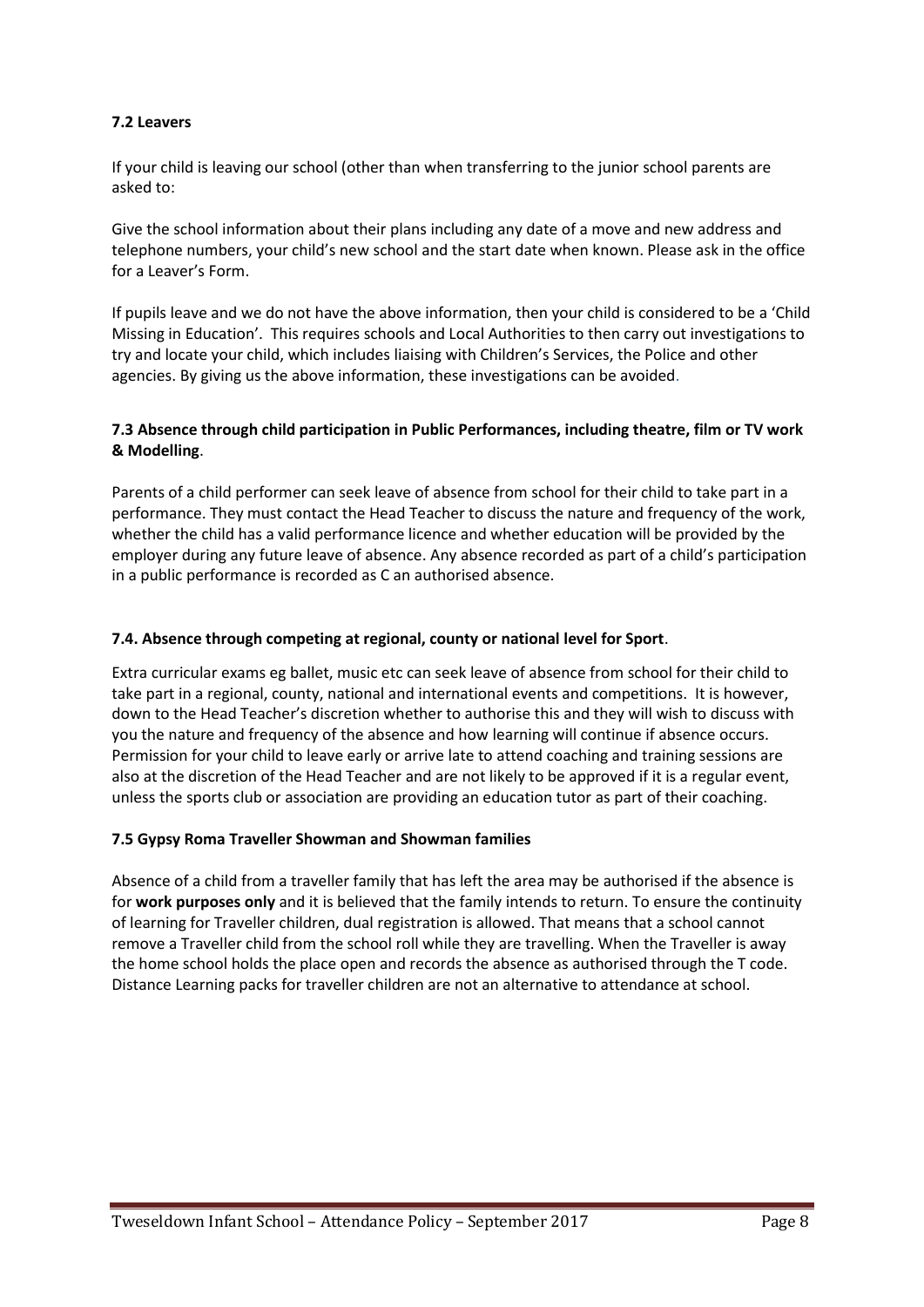## **Section 8**

### **Record preservation**

School registers are legal documents. We will ensure compliance with attendance regulations by keeping attendance records for at least 3 years. Computer registers will be preserved as electronic back-ups or microfiche copies.

## **Appendices**

### **The Law**

The Education Act 1996 Part 1, Section 7 states:

The parent of every child of compulsory school age shall cause him to receive efficient full-time education suitable-

- [a] To his age, ability and aptitude and
- [b] To any special needs he may have.

either by regular attendance at school or otherwise.

For educational purposes the term parent is used to include those that have parental responsibility and/or those that have the day to day care of the child.

The legislation that appertains to children who are of compulsory school age and are registered at school is contained within this Act.

Part V1 Section 444 contains the details of when an offence is committed if a child fails to attend school.

### **Register and Admission Roll keeping.**

The legal requirements are found in: The Education [Pupil Registration] (England) Regulations 2006

### **Guidance documents on attendance.**

The following DfE documents are used to guide attendance recording.

Absence and Attendance codes (Guidance for Schools and Local Authorities)

Keeping Pupil Registers (Guidance on applying the Education Pupil Registration Regulations)

These and other guidance documents are available on the DfE website

Hampshire County Council Guidance is available on Hantsweb at [http://www3.hants.gov.uk/education/hias/learning-behaviour-attendance/lba-resources-for](http://www3.hants.gov.uk/education/hias/learning-behaviour-attendance/lba-resources-for-schools/atten-guidance/attendance-guidance-for-schools.htm)[schools/atten-guidance/attendance-guidance-for-schools.htm](http://www3.hants.gov.uk/education/hias/learning-behaviour-attendance/lba-resources-for-schools/atten-guidance/attendance-guidance-for-schools.htm)